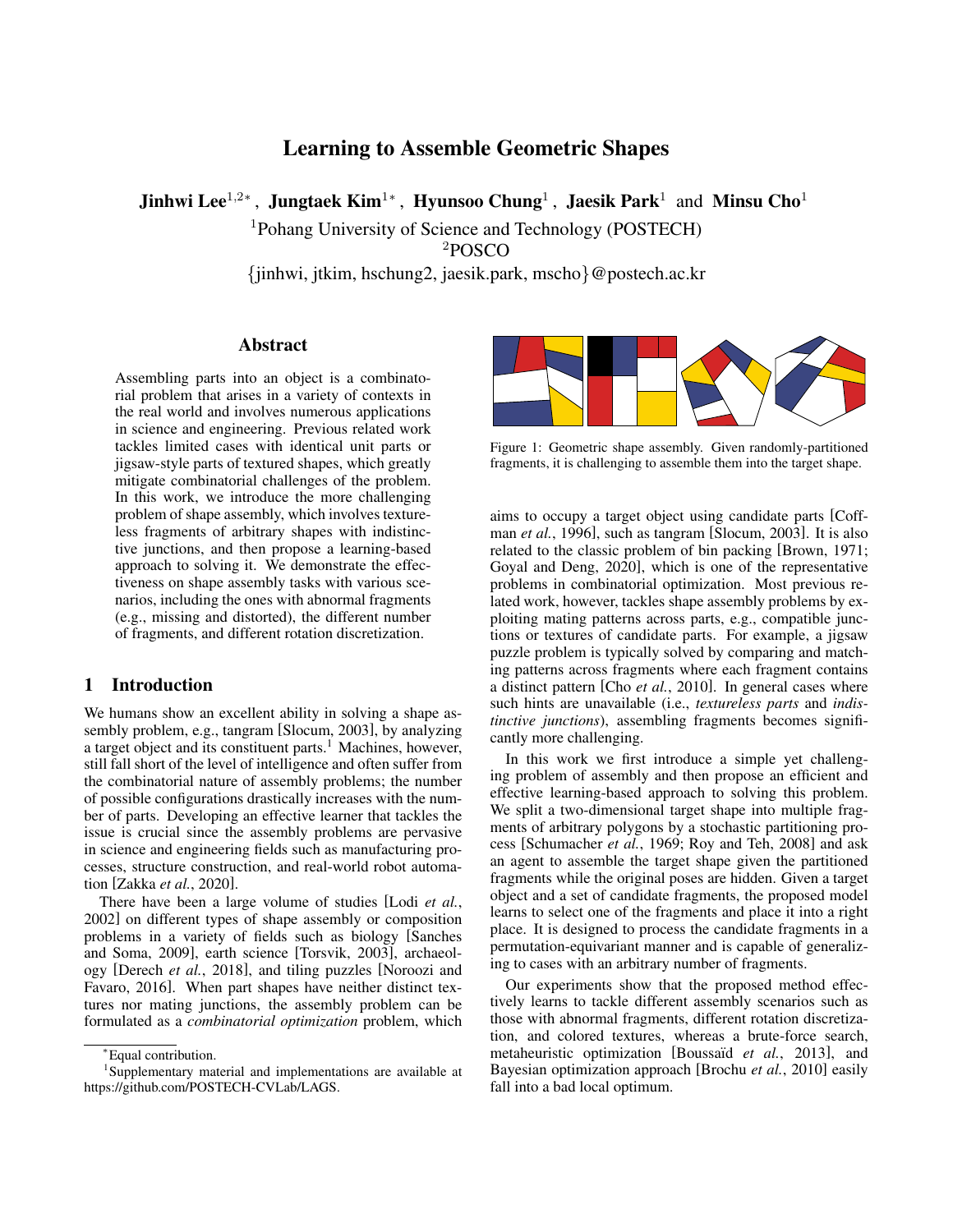# 2 Problem Definition

Suppose that we are given textureless fragments with indistinctive junctions. Our goal is to sequentially assemble the given fragments, which is analogous to a tangram puzzle. Unlike an approach based on the backtracking method, which considers how remaining fragments will fit into unfilled area of the target shape, we attempt to solve such a problem with a learning-based method.

Geometric Shape Assembly. Suppose that we are given a set of fragments  $\mathcal{X} = {\mathbf{x}_i}_{i=1}^N$  and a target geometric shape S on a space  $\Phi$ . In this work, we assume that both fragments and a target shape are defined on a two-dimensional space. We sequentially assemble those fragments into the target shape; at each step, a fragment  $x_i$  is sampled without replacement and placed on top of a current shape c. Our goal is to reconstruct  $S$  consuming all the fragments.

Shape Fragmentation Dataset. We create a dataset by partitioning a shape into multiple fragments, which can be easily used to pose its inverse task, i.e., an assembly problem. Inspired by binary space partitioning algorithm [\[Schumacher](#page-6-11) *et al.*[, 1969\]](#page-6-11), we randomly split a target shape, create a set of random fragments for each target shape, choose the order of fragments, and rotate them at random. In particular, possible rotation is discretized to a fixed number of bins. After K times of binary partitioning, we obtain  $N = 2<sup>K</sup>$  fragments. The details are described in the supplementary material.

#### 3 Geometric Shape Assembly

To tackle the assembly problem, we propose a model that learns to select a fragment from candidates and place it on top of a current shape. The model is fed by two inputs:

- 1. remaining shape  $S-\mathbf{c}$ , which is a shape to assemble with the fragments excluding the fragments already placed;
- 2. a set of fragments  $X$ , which consists of all candidates for the next assembly.

It then predicts which  $x_i \in \mathcal{X}$  should be used and where it should be placed on  $\Phi$ . We assemble all the fragments by iteratively running our model until no candidate remains.

To carefully make the next decision, the model needs to extract geometric information of the fragments and the target object, and also understand their relations. Our model is trained through the supervision obtained from shape fragmentation processes, which is expressed with a large number of episodes. Each episode contains the information about which fragment is the next and where the fragment is placed.

#### 3.1 Fragment Assembly Networks

Our model, dubbed Fragment Assembly Network (FAN), considers a candidate fragment  $x_i$  in the context of the other candidates  $X \setminus \mathbf{x}_i$  and the remaining shape  $S - \mathbf{c}$ , and produces three outputs: (i) selection probability for  $x_i$ , which implies how likely  $x_i$  is selected; (ii) placement probability map for  $x_i$ , which means how likely each position is for  $x_i$ ; (optional, iii) rotation probability for  $x_i$ , which indicates a bin index with respect to rotation angles. As shown in Figure [2,](#page-2-0) FAN contains two branches for the outputs, fragment selection network (i.e., FAN-Select) and fragment placement network (i.e., FAN-Pose). Both networks share many learnable parameters that are parts of encoders, Fragment Relation Attention Module (FRAM) and fragment-wise MLP. FRAM, inspired by a Transformer network [\[Vaswani](#page-6-15) *et al.*, 2017], captures the relational information between the fragments.

Fragment Selection. FAN-Select is a binary classifier taking as inputs  $\mathbf{x}_i$ ,  $S - \mathbf{c}$ , and  $\mathcal{X} \setminus \mathbf{x}_i$ :

<span id="page-1-0"></span>
$$
y_i = \text{FAN-Select}(\mathbf{x}_i; S - \mathbf{c}, \mathcal{X} \setminus \mathbf{x}_i) \in \mathbb{R},\tag{1}
$$

where  $x_i \in \mathcal{X}$ . Since, in particular, Eq. [\(1\)](#page-1-0) takes into account relationship between fragments with FRAM, it can choose the next fragment by considering the fragment candidates and remaining shape. Furthermore, the number of parameters in FAN does not depend on the number of fragments, which implies that the cardinality of  $X$  can be varied. This property helps our network to handle variable-length set of fragments. Note that  $\mathbf{y} = [y_i, \dots, y_{|\mathcal{X}|}] \in \mathbb{R}^{|\mathcal{X}|}$ .

Fragment Placement. FAN-Pose determines the pose of  $x \in \mathcal{X}$  by predicting a probability map over pixels and a probability with respect to rotation angle bins:

<span id="page-1-3"></span>
$$
\mathbf{M}_{i}(\mathbf{r}_{i})=\text{FAN-Pose}\left(\mathbf{x}_{i};S-\mathbf{c},\mathcal{X}\setminus\mathbf{x}_{i},\mathcal{X}'_{i}\right),\qquad(2)
$$

where  $\mathcal{X}'_i$  is a set of all possible pre-defined rotation of  $\mathbf{x}_i$ . Note that we simplify our problem with pre-defined discrete bins of rotation angles. This network is implemented as an encoder-decoder architecture with skip connections between them, in order to compute pixel-wise probabilities with convolution and transpose convolution operations. This structure reduces the number of parameters due to the absence of the last fully-connected layer. Note that  $\mathbf{M}_i \in \mathbb{R}^{w \times h}$  and  $\mathbf{r}_i \in \mathbb{R}^b$  where b is the number of rotation angle bins.

Fragment Relation Attention Modules. We suggest attention-based FRAM, which considers high-order relations between the remaining fragments using multi-head atten-tions [\[Vaswani](#page-6-15) *et al.*, 2017]. Given  $X \in \mathbb{R}^{n_1 \times d}$  and  $Y \in$  $\mathbb{R}^{n_2 \times d}$ , multi-head attention is composed of multiple scaled dot-product attentions:

$$
DP(\mathbf{Q}, \mathbf{K}, \mathbf{V}) = \sigma \left( \frac{\mathbf{Q} \mathbf{K}^{\top}}{\sqrt{d_1}} \right) \mathbf{V},
$$
 (3)

$$
MH(X, Y, Y) = [DP1, ..., DPh]WO,
$$
 (4)

where  $\mathbf{Q} \in \mathbb{R}^{n_1 \times d_1}$ ,  $\mathbf{K} \in \mathbb{R}^{n_2 \times d_1}$ ,  $\mathbf{V} \in \mathbb{R}^{n_2 \times d_2}$ ,  $\text{DP}_i =$  $\text{DP}(\mathbf{X}\mathbf{W}_i^\mathbf{Q}, \mathbf{YW}_i^\mathbf{K}, \mathbf{YW}_i^\mathbf{V}), \sigma$  is a softmax function,  $h$  is the number of heads, and  $\mathbf{W}^{\overrightarrow{O}} \in \mathbb{R}^{hd_2 \times d}$  is the parameters. To leverage the expression power of multi-head attention module,  $\overline{X}$  and  $\overline{Y}$  are projected by the different parameter sets  $\mathbf{W^Q} \in \mathbb{R}^{d \times d_1}$ ,  $\mathbf{W^K} \in \mathbb{R}^{d \times d_1}$ , and  $\mathbf{W^V} \in \mathbb{R}^{d \times d_2}$ .

To express a set of the fragment candidates to a latent representation h, we utilize the multi-head attention:

$$
\mathcal{H} = \text{MH}(\mathcal{X}, \mathcal{X}, \mathcal{X}) \in \mathbb{R}^{|\mathcal{X}| \times d},\tag{5}
$$

<span id="page-1-2"></span><span id="page-1-1"></span>
$$
\mathbf{h} = \mathrm{MH}(\mathbf{1}, \mathcal{H}, \mathcal{H}) \in \mathbb{R}^d, \tag{6}
$$

where  $\mathbf{1} \in \mathbb{R}^{1 \times d}$  is an all-ones matrix. Without loss of gen-erality, Eq. [\(5\)](#page-1-1) and Eq. [\(6\)](#page-1-2) can take  $\mathcal X$  (or  $\mathcal X_i'$ ) and  $\mathcal H$ , respec-tively. Moreover, Eq. [\(5\)](#page-1-1) can be stacked by feeding  $H$  to the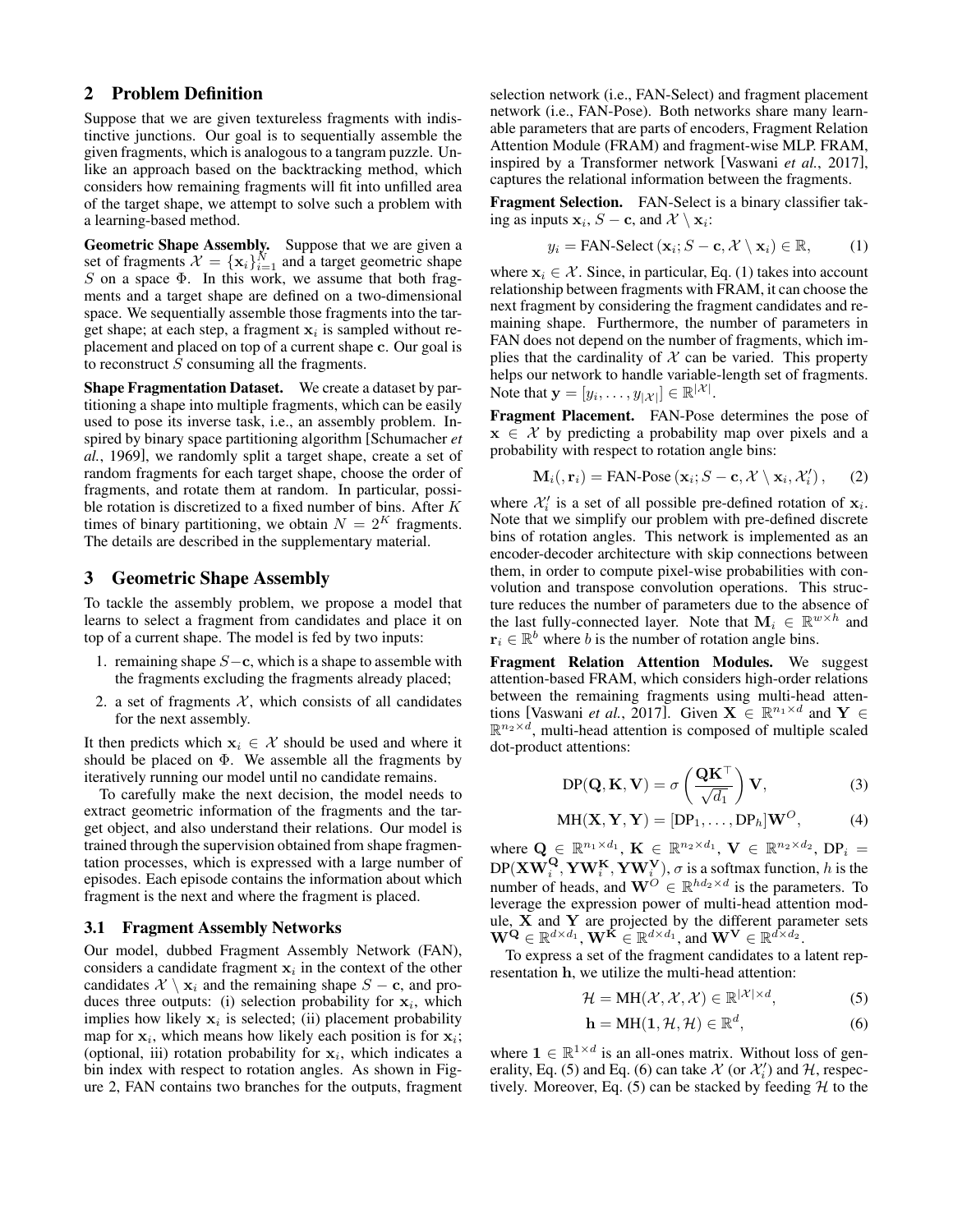<span id="page-2-0"></span>

Figure 2: Overall architecture of the fragment assembly network, which includes all the components, e.g., a rotation branch, in Section [4.](#page-2-1)

<span id="page-2-4"></span>

| <b>Target Shape</b> | Method    | Cov@0.95 | Cov@0.90 | Cov   | IoU   | Time (sec.) |
|---------------------|-----------|----------|----------|-------|-------|-------------|
|                     | <b>SA</b> | 0.000    | 0.000    | 0.720 | 0.655 | 1.860       |
|                     | BayesOpt  | 0.000    | 0.000    | 0.730 | 0.664 | 155         |
| Square              | V-GAN     | 0.000    | 0.000    | 0.720 | 0.562 | $\rm{<}$ 1  |
|                     | Ours      | 0.470    | 0.649    | 0.914 | 0.882 | $\rm{<}$ 1  |
|                     | <b>SA</b> | 0.000    | 0.000    | 0.697 | 0.581 | 1,854       |
| Pentagon            | BayesOpt  | 0.000    | 0.000    | 0.710 | 0.660 | 149         |
|                     | Ours      | 0.452    | 0.696    | 0.922 | 0.884 | < 1         |
| Hexagon             | <b>SA</b> | 0.000    | 0.000    | 0.711 | 0.608 | 1.846       |
|                     | BayesOpt  | 0.000    | 0.000    | 0.727 | 0.674 | 153         |
|                     | Ours      | 0.439    | 0.684    | 0.916 | 0.882 | < 1         |

Table 1: Results on Square, Pentagon, and Hexagon shapes. Since the number of vertices in each polygon for Pentagon and Hexagon is different, V-GAN is not applicable for those cases.

<span id="page-2-5"></span>

| Method   | Cov@0.95 | Cov@0.90 | Cov   | IoU   | Time (sec.) |
|----------|----------|----------|-------|-------|-------------|
| SА       | 0.000    | 0.000    | 0.761 | 0.671 | 153         |
| BayesOpt | 0.000    | 0.000    | 0.756 | 0.704 | 97          |
| V-GAN    | 0.000    | 0.000    | 0.549 | 0.545 | < 1         |
| Ours     | 0.384    | 0.545    | 0.892 | 0.854 | ← 1         |

Table 2: Results on Mondrian-Square shape.

multi-head attention as an input, and Eq. [\(6\)](#page-1-2) can be stacked in the similar manner. Note that h becomes  $\mathbb{R}^{1 \times d}$ , but we can employ it as a  $\mathbb{R}^d$ -shaped representation. Additionally, FRAM includes a skip connection between an input and an output, in order to partially hold the input information.

FRAM is a generalization of global feature aggregation such as average pooling and max pooling across instances, so that it considers high-order interaction between instances and aggregates intermediate instance-wise representations (i.e.,  $H$ ) with learnable parameters. In Section [4,](#page-2-1) we show that this module is powerful for assembling fragments via elaborate studies on geometric shape assembly.

The final output is determined by selecting the fragment with the index of maximum  $y_i$ :  $i^* = \arg \max_{i \in \{1, ..., |\mathcal{X}|\}} y_i$ . After choosing the next fragment, its pose is selected through the maximum probability on  $M_{i^*}$  (and  $r_{i^*}$ ).

#### 3.2 Training

We train our neural network based on the objective that combines losses for two sub-tasks, fragment selection, i.e., Eq. [\(7\)](#page-2-2) and fragment placement, i.e., Eq. [\(8\)](#page-2-3). Since we first choose the next fragment, and then determine the position and angle of the selected fragment, the gradient updates by the summation of two losses should be applied. Given a batch size  $M$ , the loss for the fragment selection part is

<span id="page-2-3"></span><span id="page-2-2"></span>
$$
\mathcal{L}_{\text{select}} = \sum_{m=1}^{M} -\mathbf{t}_m^{\top} \log \sigma(\mathbf{y}_m),\tag{7}
$$

where  $t_m$  is one-hot encoding of true fragment, each entry of  $y_m$  is computed by Eq. [\(1\)](#page-1-0), and  $\sigma$  is a softmax function.

Next, the objective for the fragment placement part is

$$
\mathcal{L}_{\text{pose}} = -\sum_{m=1}^{M} \sum_{l=0}^{L} v(\max \mathbf{p}_{2l}(\boldsymbol{\tau}_m))^{\top} \log v(\text{avg-} \mathbf{p}_{2l}(\mathbf{M}_m)) - \sum_{m=1}^{M} \boldsymbol{\rho}_m^{\top} \log \sigma(\mathbf{r}_m),
$$
\n(8)

where  $\boldsymbol{\tau}_m \in \mathbb{R}^{w \times h} / \boldsymbol{\rho}_m \in \mathbb{R}^r$  are one-hot encodings of true position/true angle,  $\mathbf{M}_m$  (and  $\mathbf{r}_m$ ) are computed by Eq. [\(2\)](#page-1-3), L is the number of pooling operations, and max-p/avg-p/ $v$ are functions for applying max-pooling/applying averagepooling/vectorizing a matrix. The subscript of pooling operations indicates the size of pooling and stride, and zero-sized pooling returns an original input. Moreover, the coefficients for balancing the objective functions should be multiplied to each term of the objectives; see the supplementary material.

## <span id="page-2-1"></span>4 Experimental Results

We show that the qualitative and quantitative results comparing to the three baselines for four target geometric shapes. We also provide studies on interesting assembly scenarios.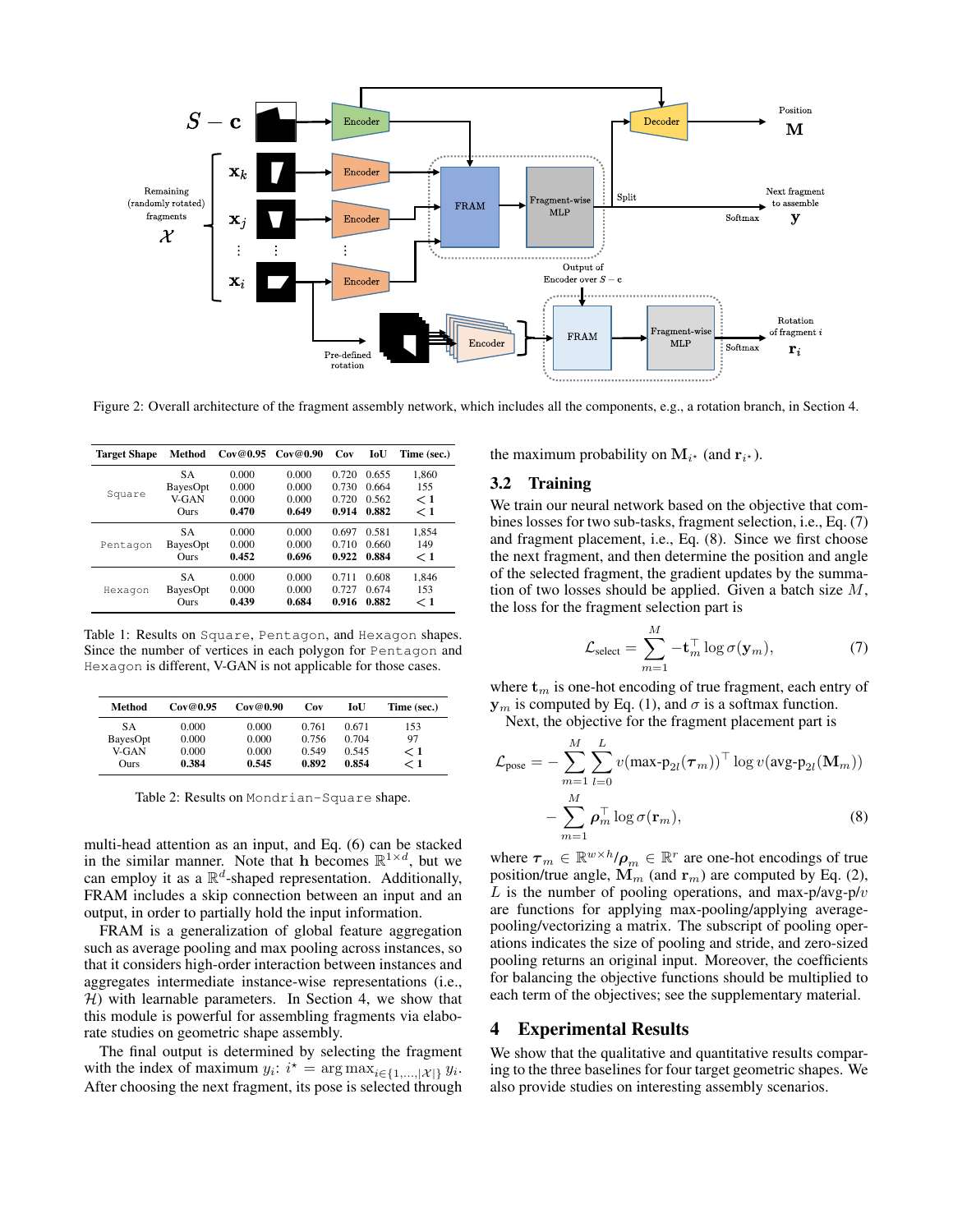<span id="page-3-0"></span>

<span id="page-3-1"></span>

(a) Simulated annealing

(b) Bayesian optimization



(c) V-GAN

(d) Ours

Figure 3: Assembling results for Square.

Details of Experiments. As shown in Figure [1,](#page-0-1) we evaluate our method and existing methods on the following target objects: Square, Mondrian-Square, Pentagon, and Hexagon. Unless specified otherwise, we use 5,000 samples each of them is partitioned into 8 fragments using binary space partitioning and the number of rotation angle bins are set to 1, 4, or 20. We use 64%, 16%, and 20% of the samples for training, validation, and test splits, respectively. An assembly quality is calculated with coverage (Cov) and Intersection over Union (IoU).

$$
Cov(c, S) = \frac{\text{area}(c \cap S)}{\text{area}(S)} \text{ and } IoU(c, S) = \frac{\text{area}(c \cap S)}{\text{area}(c \cup S)},
$$
\n(9)

where  $\bf c$  is an assembled shape and  $S$  is a target shape.

Since there exist no prior methods that specifically aim to tackle shape assembly of textureless fragments with indistinctive junctions, we compare ours with two classic optimization methods, simulated annealing [\[Pincus, 1970\]](#page-6-16), Bayesian optimization [\[Brochu](#page-6-14) *et al.*, 2010], and a generative method using generative adversarial networks [Li *et al.*[, 2020\]](#page-6-17). The details can be found in the supplementary material.

## 4.1 Shape Assembly Experiments

Experiments in this section compare our approach to other baseline methods on the assembly of different target objects. The quantitative results on Square, Mondrian-Square,

Pentagon, and Hexagon objects are summarized in Table [1.](#page-2-4) We find that our method consistently covers much more area than baselines within less time budget.

Figure 4: Assembling results for Mondrian-Square.

The qualitative results with randomly partitioned fragments from geometric shapes such as Square, Pentagon, and Hexagon are presented in Figure [3,](#page-3-0) Figure [5,](#page-4-0) and Figure [6.](#page-4-1) In Figure [4,](#page-3-1) the results with axis-aligned partitioning process, Mondrian-Square, is also presented.

V-GAN requires a fixed number of vertices for partitioned fragments, which is only applicable to Square and Mondrian-Square cases. Both SA and BayesOpt struggle to place fragments in the correct position, but many overlaps occur between fragments. They also consume longer time than our method in all experimental conditions. On the other hand, V-GAN consumes less time than other baseline methods while it significantly underperforms compared to other methods.

# 4.2 Elaborate Study & Ablation Study

We present interesting studies on Mondrian-Square objects, the number of fragments, abnormal fragments, rotation discretization, the effectiveness of FRAM, sequence sampling strategy, and scenarios with texture.

Axis-Aligned Space Partitioning. To create a more challenging problem, we apply axis-aligned space partitioning in the shape fragmentation process. As shown in Figure [1,](#page-0-1) it generates similar rectangle fragments, which can puzzle our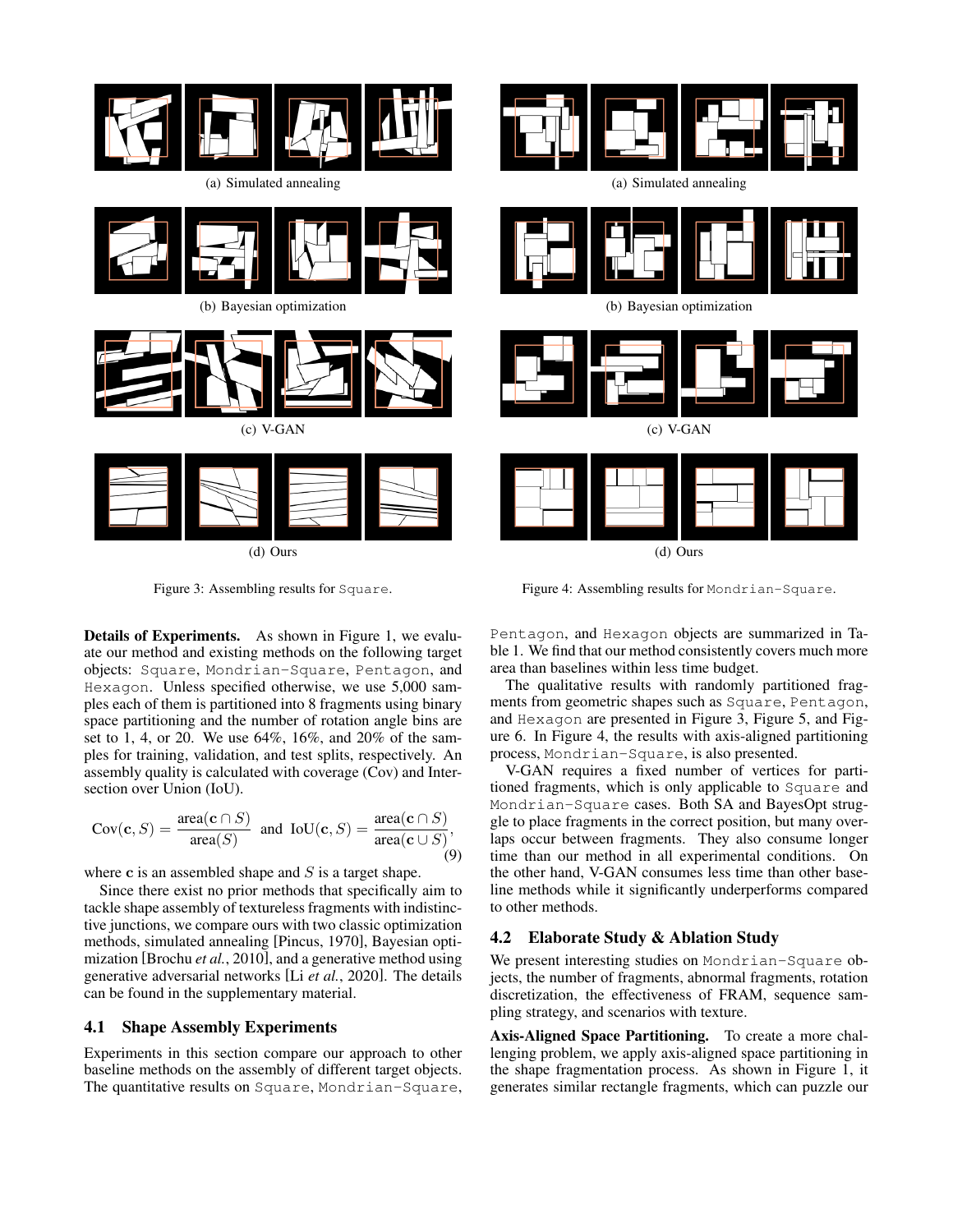<span id="page-4-0"></span>

(a) Simulated annealing



(b) Bayesian optimization



(c) Ours

Figure 5: Assembling results for Pentagon.

<span id="page-4-2"></span>

| #Frags       | <b>Target Shape</b> | Cov@0.95 | Cov@0.90 | Cov   | <b>IoU</b> |
|--------------|---------------------|----------|----------|-------|------------|
| 4 fragments  | Square              | 0.972    | 0.989    | 0.991 | 0.962      |
|              | Pentagon            | 0.962    | 0.974    | 0.991 | 0.958      |
|              | Hexagon             | 0.940    | 0.976    | 0.989 | 0.956      |
| 16 fragments | Square              | 0.010    | 0.076    | 0.769 | 0.730      |
|              | Pentagon            | 0.024    | 0.108    | 0.797 | 0.755      |
|              | Hexagon             | 0.008    | 0.062    | 0.771 | 0.729      |

Table 3: Study on shape assemblies with 4 and 16 fragments.

method. Nevertheless, our network successfully assembles the fragments given, as shown in Figure [4](#page-3-1) and Table [2.](#page-2-5)

Number of Fragments. As mentioned before, our model can be applied to the dataset that consists of a different number of fragments. Thus, we prepare a dataset, given the number of partitions  $K = 2$  or  $K = 4$ . The results of our proposed model on the datasets with 4 fragments and 16 fragments of three geometric shapes are shown in Table [3.](#page-4-2) If the number of fragments is 4, it performs better than the circumstance with 8 fragments. On the contrary, a dataset with 16 fragments deteriorates the performance, but our method covers the target object with relatively small losses.

Abnormal Fragments. We consider a particular situation to reconstruct a target object with missing, eroded, or distorted fragments, which can be thought of as the excavation scenario in archaeology; see Figure [8.](#page-5-0) We assume one fragment is missing, or four fragments are eroded or distorted randomly. We measure the performance of our method excluding the degradation from the ground-truth target object. Our methods outperform other methods as shown in Table [4.](#page-4-3)

Rotation Discretization. To show the effects of rotation discretization, we test two bin sizes. As shown in Table [5,](#page-5-1) delicate discretization is more difficult than the case with a small bin size, which follows our expectation.

<span id="page-4-1"></span>

(a) Simulated annealing



(b) Bayesian optimization



Figure 6: Assembling results for Hexagon.

<span id="page-4-3"></span>

| <b>Target Shape</b> | <b>Abnormal Type</b> | Cov@0.95 | Cov@0.90 | Cov   | <b>IoU</b> |
|---------------------|----------------------|----------|----------|-------|------------|
| Square              | Missing              | 0.125    | 0.254    | 0.808 | 0.716      |
|                     | Eroded               | 0.108    | 0.322    | 0.843 | 0.803      |
|                     | Distorted            | 0.010    | 0.060    | 0.753 | 0.685      |
| Pentagon            | Missing              | 0.208    | 0.407    | 0.852 | 0.764      |
|                     | Eroded               | 0.049    | 0.197    | 0.829 | 0.791      |
|                     | Distorted            | 0.031    | 0.113    | 0.793 | 0.739      |
| Hexagon             | Missing              | 0.253    | 0.459    | 0.855 | 0.778      |
|                     | Eroded               | 0.065    | 0.221    | 0.814 | 0.773      |
|                     | Distorted            | 0.026    | 0.125    | 0.778 | 0.723      |

Table 4: Study on missing, eroded, and distorted scenarios.

Effectiveness of FRAM. It empirically validates the effectiveness of FRAM. As summarized in Table [6,](#page-5-2) FRAM outperforms other aggregation methods. The w/o aggregation model does not have a network for relations between fragments, and the other two models replace our FRAM to the associated aggregation methods among feature vectors.

Sequence Sampling Strategy. As shown in Table [7,](#page-5-3) our sampling strategy that samples from bottom, left to top, right is effective compared to the random sampling technique that chooses the order of fragments based on the proximity of the fragments previously sampled.

Scenarios with Texture. Our model is also able to handle a scenario with colored textures by allowing it to take RGB images. As shown in Figure [7,](#page-5-4) our method successfully assembles fragments with texture into the target object.

## 5 Discussion & Related Work

Compared to generic setting of jigsaw puzzle solvers [\[Cho](#page-6-10) *et al.*[, 2010;](#page-6-10) [Noroozi and Favaro, 2016\]](#page-6-6), our problem is more challenging as it involves textureless fragments and indistinctive junctions as well as arbitrary shapes and rotatable frag-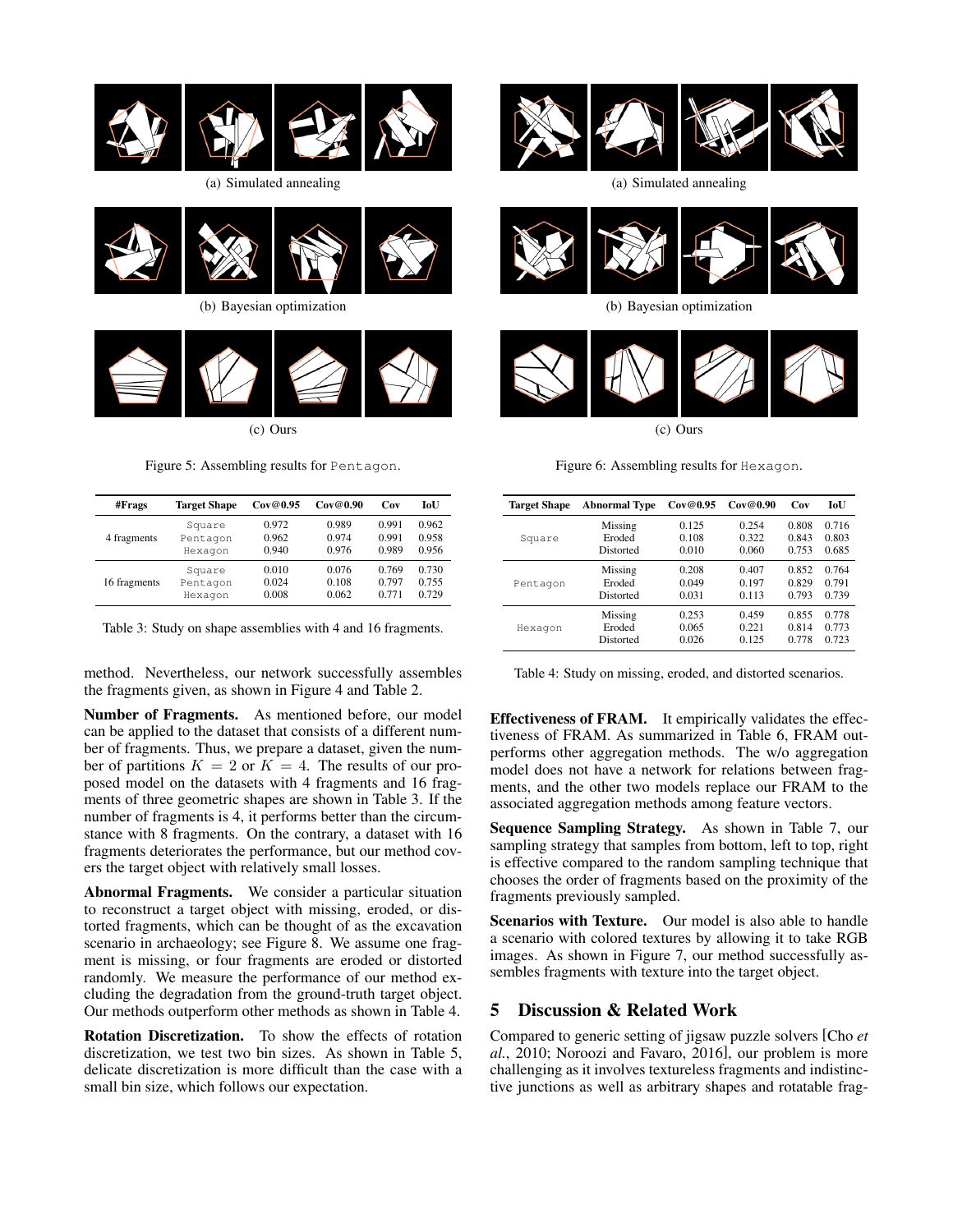<span id="page-5-4"></span>

Figure 7: Assembling results for ImageNet examples with colored textures.

<span id="page-5-0"></span>

Figure 8: Scenarios with abnormal fragments.

<span id="page-5-1"></span>

| <b>Target Shape</b> | #Bins | Cov@0.95 | Cov@0.90 | Cov   | IoU   |
|---------------------|-------|----------|----------|-------|-------|
| Square              | 4     | 0.010    | 0.017    | 0.670 | 0.622 |
|                     | 20    | 0.000    | 0.000    | 0.603 | 0.519 |
| Pentagon            | 4     | 0.062    | 0.147    | 0.791 | 0.726 |
|                     | 20    | 0.000    | 0.000    | 0.604 | 0.515 |
| Hexagon             | 4     | 0.009    | 0.046    | 0.731 | 0.676 |
|                     | 20    | 0.000    | 0.000    | 0.640 | 0.550 |

Table 5: Study on rotation discretization.

ments. As presented in Table [1,](#page-2-4) the empirical results for Pentagon and Hexagon tend to be better than the results for Square. It implies that if a target shape becomes complicated and contains more information, the problem becomes more easily solvable. This tendency is also shown in the experiments with textures; see Figure [7.](#page-5-4)

The results with axis-aligned partitioning process, Mondrian-Square, is also presented in Table [2.](#page-2-5) The outcome by this process, which resembles the paintings by Piet Mondrian as shown in the second example of Figure [1,](#page-0-1) can be more difficult than the randomly partitioned shape, because fragment shapes and junction information are less expressive than arbitrary fragments. However the results show that our method is still more effective than the other baselines despite the performance loss, which implies that our method is able to select and place fragments although ambiguous choices exist; see Figure [4.](#page-3-1)

Unlike our random fragmentation, the approaches to solving a sequential assembly problem with fixed primitives [Bapst *et al.*[, 2019;](#page-6-18) Kim *et al.*[, 2020;](#page-6-19) Chung *et al.*[, 2021\]](#page-6-20)

<span id="page-5-2"></span>

| Method          | Cov@0.95 | Cov@0.90 | Cov   | IoU   |
|-----------------|----------|----------|-------|-------|
| w/o Aggregation | 0.392    | 0.569    | 0.899 | 0.863 |
| Max Pooling     | 0.390    | 0.563    | 0.893 | 0.856 |
| Avg Pooling     | 0.431    | 0.580    | 0.899 | 0.863 |
| w/FRAM          | 0.470    | 0.649    | 0.914 | 0.882 |

Table 6: Study on feature aggregation methods.

<span id="page-5-3"></span>

| <b>Target Shape</b> | <b>Strategy</b> | Cov@0.95       | Cov@0.90       | Cov            | <b>IoU</b>     |
|---------------------|-----------------|----------------|----------------|----------------|----------------|
| Square              | Random          | 0.012<br>0.470 | 0.109<br>0.649 | 0.814<br>0.914 | 0.770<br>0.882 |
| Pentagon            | Random          | 0.016<br>0.452 | 0.115<br>0.696 | 0.802<br>0.922 | 0.751<br>0.884 |
| Hexagon             | Random          | 0.034<br>0.439 | 0.146<br>0.684 | 0.807<br>0.916 | 0.762<br>0.882 |

Table 7: Study on sequence sampling strategy.  $\nearrow$  indicates from bottom, left to top, right.

have been studied recently. However, they focus on constructing a physical object by assembling given unit primitives, and they utilize explicit supervision such as volumetric (or areal) comparisons and particular rewards.

# 6 Conclusion

In this paper, we have solved a two-dimensional geometric shape assembly problem. Our model, dubbed FAN, predicts the next fragment and its pose where fragments to assemble are given, with an attention-based module, dubbed FRAM. We showed that our method outperforms other baseline methods including simulated annealing, Bayesian optimization, and a learning-based adversarial network. Moreover, we evaluated our methods in diverse circumstances, such as novel assembly scenarios with axis-aligned space partitioning, degraded fragments, and colored textures.

#### Acknowledgments

This work was supported by Samsung Research Funding & Incubation Center of Samsung Electronics under Project Number SRFC-TF2103-02.